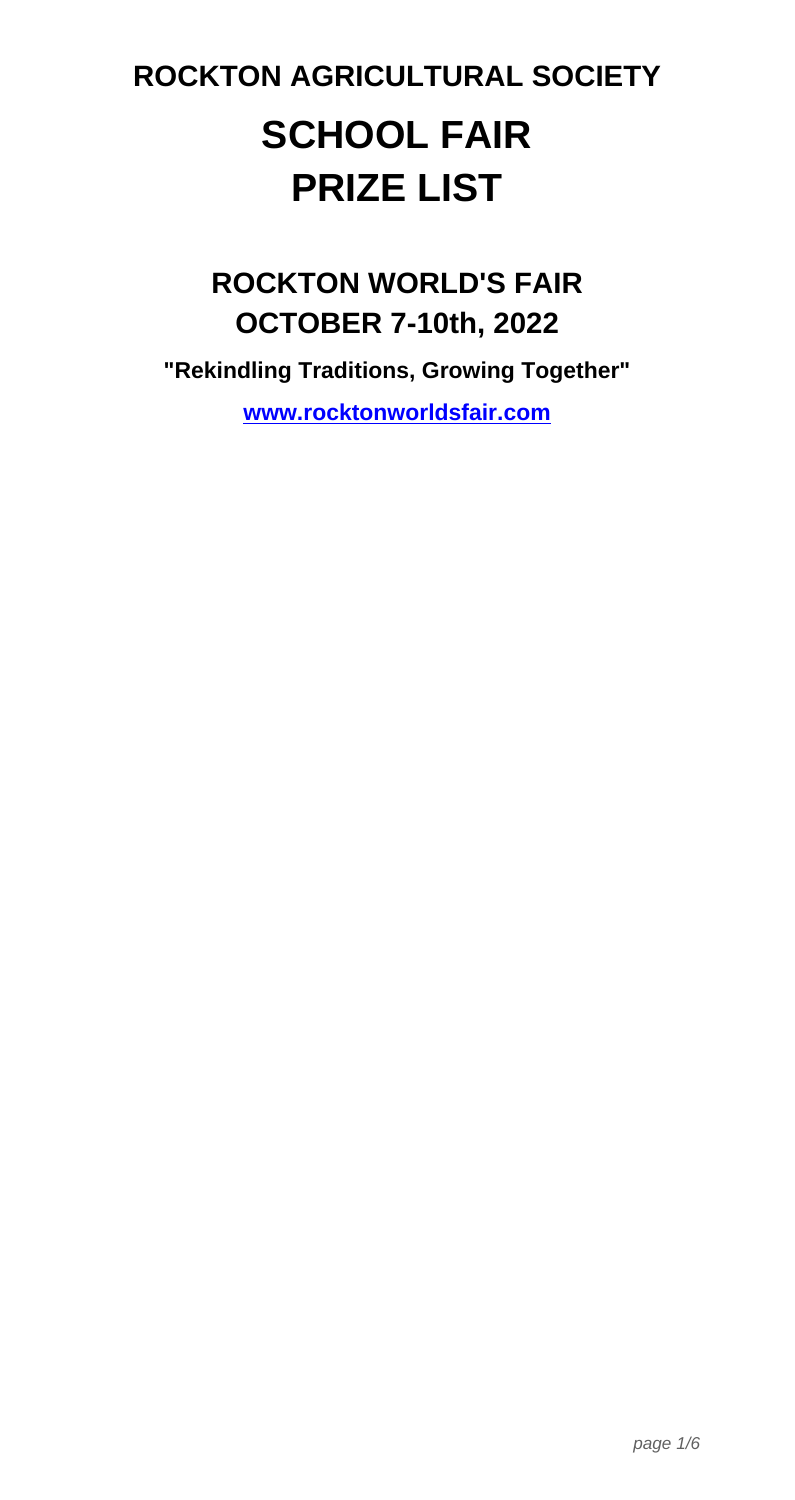## **812 Old Hwy 8, Rockton, Ontario L0R 1X0 Phone: 519-647-2502 Fax: 519-647-3899 info@rocktonworldsfair.com Thank you to all the sponsors and volunteers!**

### **SCHOOL FAIR CHAIR:** Kathy Thompson 905-531-7543

**COMMITTEE:** Evelyn Flatt, Carolyn Eddy, Cecil & Gladys Hamilton, Annette & Robert Schreuders, Allison & Craig Fousler, Barb Manel, Janis Leslie, Robyn Leslie, Lloyd Bailey, Shari Bosma, Sabrina Bosma, Amanda Bosma, Beth Ann Robb, Stefanie Comely, Kristine Hutchison.

# **RULES AND REGULATIONS ALL WORK MUST BE DONE BY THE STUDENT**

- Admission to the fair is still required until after **Monday at 5 p.m.**
- Students who are of elementary school agenda students who graduated from grade 8 in June of the current year (2021) are eligible to exhibit.
- The grade is to be interpreted as the grade in which he/she is a student as of **November 2021**.
- Only works created after Thanksgiving 2021 are eligible for entry.
- Individual exhibits of grain, corn, vegetables, flowers, and fruit must be grown in the home garden or home farm.
- For information and exhibit tags please contact the Fair Office: 812 Old Hwy 8, Rockton, L0R 1X0, 519-647-2502 or any School Fair Director.
- All exhibitors and teachers are urged to check that the school fair tags are completed before entries are submitted.
- All home school exhibitors please complete the mailing address section on the exhibit tags.
- Attach tags to the top, right-hand corner of the entry and include both the first and last names of student, the full school name and address.
- Teachers are asked to use discretion choosing only 10 entries per category per school. Pre-selection at the school level may be necessary.
- Only one entry per student is allowed in each section.
- All judges' decisions are final.
- Exhibitors please arrange for all articles to be picked up between **5 & 5:30 p.m. on Thanksgiving Monday only.** The Rockton Fair and School Fair committee will not be responsible for any entries not picked up by Monday evening. All prize money can now be picked up in the main office boardroom on Thanksgiving **Monday, between 3 and 5pm** after 5pm, monies can be picked up at the School Fair Building.
- **Identification** will be required when you pick up your prize money.
- **PLEASE NOTE** due to COVID-19 Safety protocols, drop off and pick up times are subject to change. Watch our website and social media to stay up to date.

# **SPECIAL PRIZES**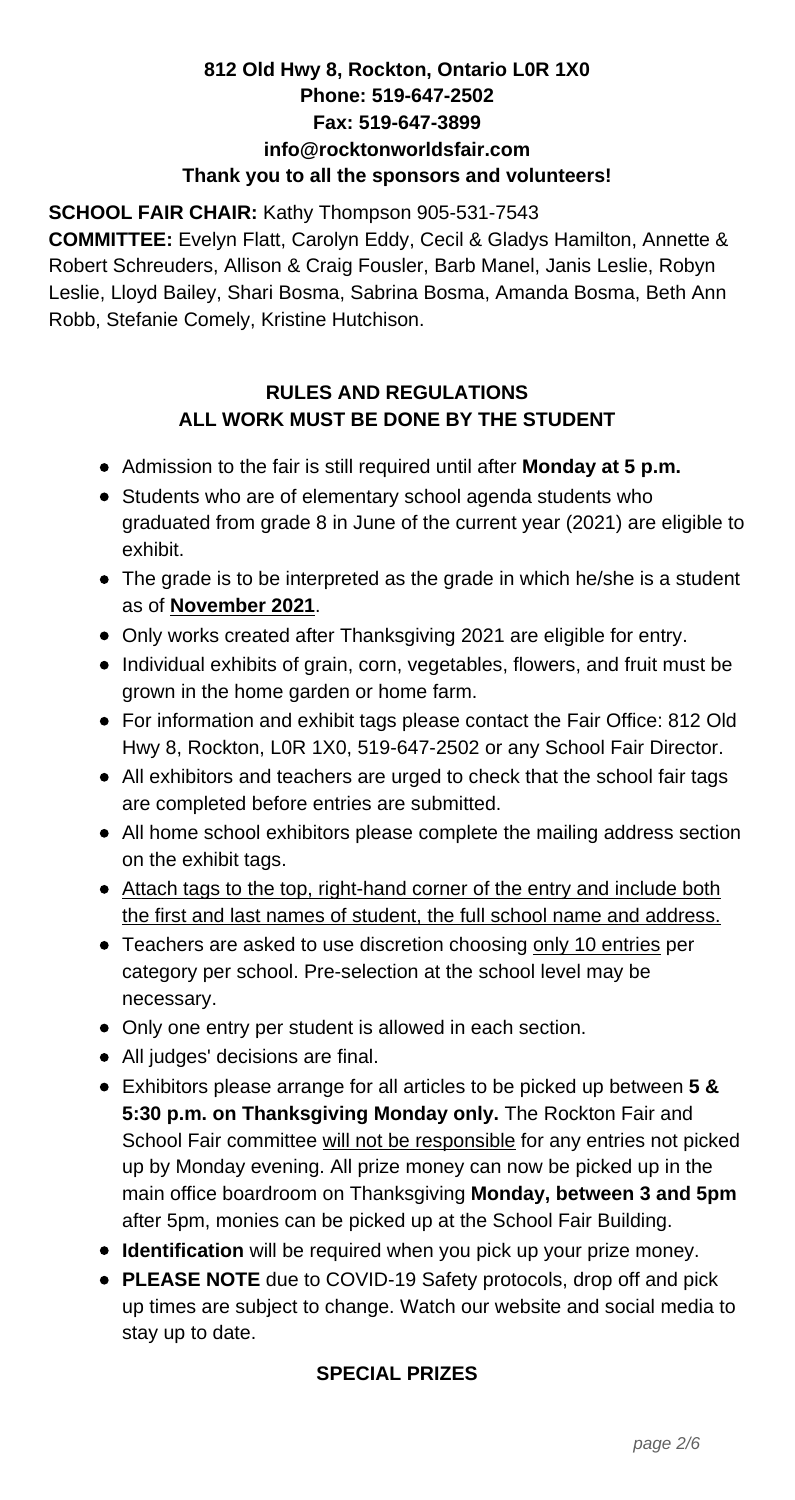**THE MAE HOOD MEMORIAL AWARD:** A plaque presented to the student winning the most points in the School Fair Department. No previous trophy winners are eligible.

**POINTS:** 1st: 5 pts, 2nd: 4 pts, 3rd: 3 pts, 4th: 2 pts, 5th: 1 pt.

**CERTIFICATE:** Awarded to the student with the most points in the June list. **POINTS:** The top 10 highest overall point winners will receive a certificate with the Rockton World's Fair crest.

**CERTIFICATE:** Awarded to the school with the highest points.

The Rockton Agricultural Society (RAS) is committed to the safeguarding of personal information collected from exhibitors in accordance with the **Personal Information Protection and Electronic Documents Act (PIPEDA).** Personal information collected will not be sold or disclosed for reasons other than for why it was collected. By completing and submitting the entry tag, the exhibitor, parent, or guardian consents to the information being used by the RAS for the mailing and/ or handing out of prize money and awards.

### **JUNE ENTRY LIST**

#### **Entries must be received by Wednesday, June 22nd, 2022 2 p.m. to 7 p.m. at the Farm & Home Building**

#### **Please Read instructions before entering.**

**CLASS/ SECTION:** Refer to the alphanumeric code listed on the left. Maximum size for all entries is 23 x 30 cm unless otherwise noted.Do not mount unless requested.

#### **Be proud of your work!**

**PRIZES:** For the following classes except where noted. 1st: \$4.50, 2nd: \$4.00, 3rd: \$3.50, 4th: \$3.00, 5th: \$2.50

#### **ART WORK**

AWJK. Junior Kindergarten - A painting, any topic.

- AWK. Kindergarten. A Painting-illustrating a fairy tale
- AW1. Grade 1.- Paint an Autumn tree with the leaves changing colours.
- AW2. Grade 2.- A cut and paste picture of a favourite animal.
- AW3. Grade 3.- A wax crayon picture of "Animals in the Jungle"
- AW4. Grade 4.- A portrait
- AW5. Grade 5.- A drawing showing perspective.
- AW6. Grade 6.- A landscape using tissue paper.
- AW7. Grade 7.- A landscape perspective.
- AW8. Grade 8.- A collage of a person you admire.
- AW9. JK & SK.- A wax crayon drawing of your favourite animal.
- AW10. Grades 1 & 2.- A pencil crayon, crayon or marker drawing of "Summer Fun"

**Special Prize for class AW10** Prizes: 1st: \$3.00, 2nd: \$2.50, 3rd: \$2.00,

4th: \$1.50, 5th: \$1.00

Sponsor: Mr. & Mrs. Arie Vogel

- AW11. Grade 3 & 4.- A pen, pencil crayon, or crayon drawing.
- AW12. Grades 5 & 6.- A Pencil crayon drawing of a shoe.
- AW13. Grades 7 & 8.- A graffiti tag.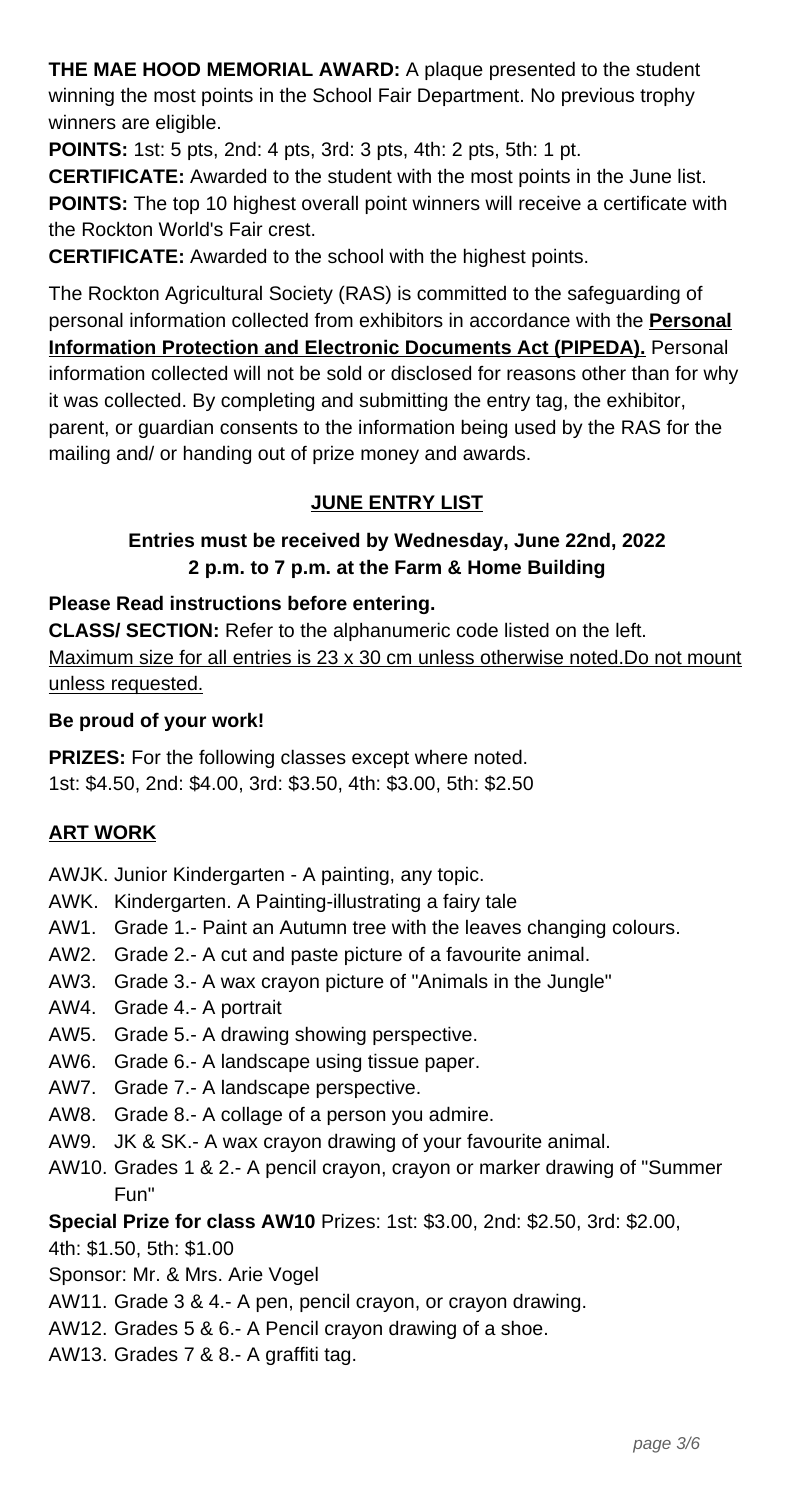# **CREATIVE DIVISION**

CJK. Junior Kindergarten.- A puppet made from a paper bag or paper plate.

- CSK. Senior Kindergarten.- An illustration of my friend and me.
- C1. Grade 1.- A story about a friend (animal or human) with illustration.
- C2. Grade 2.- An illustration of a favourite part of a book, including the title.
- C3. Grade 3.- A handprinted, entry page of a pioneer child (max. 100 words).
- C4. Grade 4.- Design a family coat of arms.
- C5. Grade 5.- A story entitled "If I Were A Famous Person". (approx. 250 words).
- C6. Grade 6.- A poster advertising a new product.
- C7. Grades 7 & 8.- Design a "Do Not Disturb" sign any media.

# **HEALTH**

- HK. JK & SK.- A cut and paste picture of 4 favourite garden vegetables.
- H1. Grade 1.- A picture to illustrate "Good Food Helps Me Grow".
- H2. Grade 2.- A poster to explain: "Proper Care of Your Teeth".
- H3. Grade 3.- Design a poster showing a day's healthy eating Based on Canada's Food Guide
- H4. Grade 4.- Design a poster to advertise the benefits of a smoke-free environment
- H5. Grades 5 & 6.- A poster depicting appropriate ways of "How to Handle a Bully"

**Special Prize for class H5** Prizes: 1st: \$3.00, 2nd: \$2.50, 3rd: \$1.50, 4th: \$1.00 Sponsor: R. & A. Schreuders

H6. Grades 7 & 8.- A poster depicting 3 aspects of healthy living.

#### **MATH, SCIENCE AND TECHNOLOGY**

MTK. Kindergarten.- A picture made with geometrical shapes.

MT1. Grade 1.- A pictograph for any topic. Explain findings.

**Special Prize for class MT1** Prizes: 1st: \$3.00, 2nd: \$2.50, 3rd: \$1.50,

4th: \$1.00

Sponsor: Jean Humphrey

- MT2. Grade 2.- The life cycle of an amphibian or insect.
- MT3. Grade 3.- An illustrated timeline of the growth cycle Of a specific Fruit of Vegetable
- MT4. Grade 4.- Write and illustrate a report on an endangered animal. Explain your reasoning and suggest solutions to the problem.
- MT5. Grade 5.- Design a scene using at least eight different geometric shapes. Include a legend.
- MT6. Grade 6.- Create a one-page article about an aspect of the solar system Include Illustration
- MT7. Grades 7 & 8.- Select a technological advancement and describe its impact

Include photo/diagram (labelled) Max. 1 page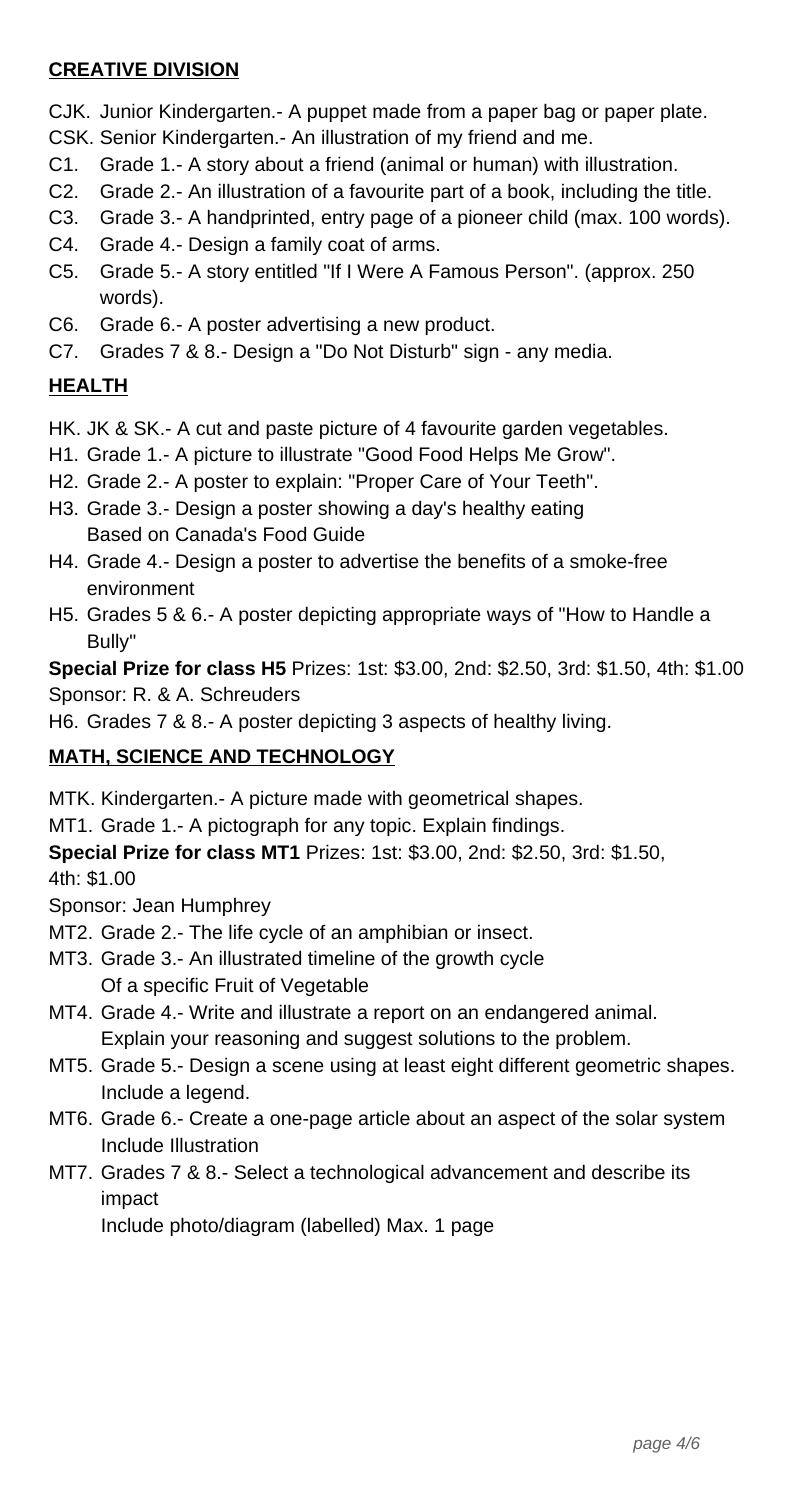# **FRENCH**

Please note: Spelling and Grammar will impact results

FLK. Kindergarten.- A crayon picture with a printed title.

- FL1. Grade 1.- A facial drawing, with 3 facial features labeled.
- FL2. Grade 2.- A cut and paste picture of 5 garden vegetables labeled.

**Special Prize for class FL2** Prizes: 1st: \$3.00, 2nd: \$2.50, 3rd: \$2.00,

4th: \$1.50, 5th: \$1.00

Sponsor: Barb Manel

- FL3. Grade 3.- Draw and label 5 articles of winter clothing. (30cm x 45cm max.)
- FL4. Grade 4.- Draw and label a picture of your family.
- FL5. Grade 5.- Draw and label the seasons with a sentence describing each season.
- FL6. Grade 6.- Write 2-3 sentences about a favourite sport and illustrate.
- FL7. Grades 7 & 8.- Tell a story using past, present, future. Min. 4 X 6 inches, one page, 3 paragraphs

# **POETRY SPECIAL**

All entries must be mounted. Min. 4 X 6 inches Max. 5 X 7 inches

Prizes: 1st: \$3.00, 2nd: \$2.50, 3rd: \$2.00, 4th: \$1.50, 5th: \$1.00

PSK. JK & SK.- An illustration of a nursery rhyme.

- PS1. Grade 1.- An original poem.
- PS2. Grade 2.- An original poem.
- PS3. Grade 3.- An original Acrostic of "Rockton Fair"
- PS4. Grade 4.- An original Cinquain poem.
- PS5. Grade 5.- An original Limerick poem.
- PS6. Grade 6.- An original Haiku poem.

#### **Special Prize for class PS6**

Sponsor: Wendell Renovations

PS7. Grades 7 & 8.- An original poem.

#### **Special Prize for class PS7**

Sponsors: Cecil & Gladys Hamilton

#### **SOCIAL STUDIES**

All entries must be approx. 30 x 45 cm in size.

ESK. JK & SK.- A drawing of a community helper

- ES1. Grade 1.- A map of your yard.
- ES2. Grade 2.- A hand drawn travel poster illustrating another province or territory.
- ES3. Grade 3.- A poster promoting Westfield Heritage Village

**Additional Prizes for class ES3** Prizes: 1st: \$5, 2nd: \$4, 3rd: \$3

Sponsor: Friends of Westfield

- ES4. Grades 4.- A map of a medieval village.
- ES5. Grade 5.- Create a poster of unique characteristics of 1 Canada's National Parks.
- ES6. A poster describing an aspect of life for early First Nations